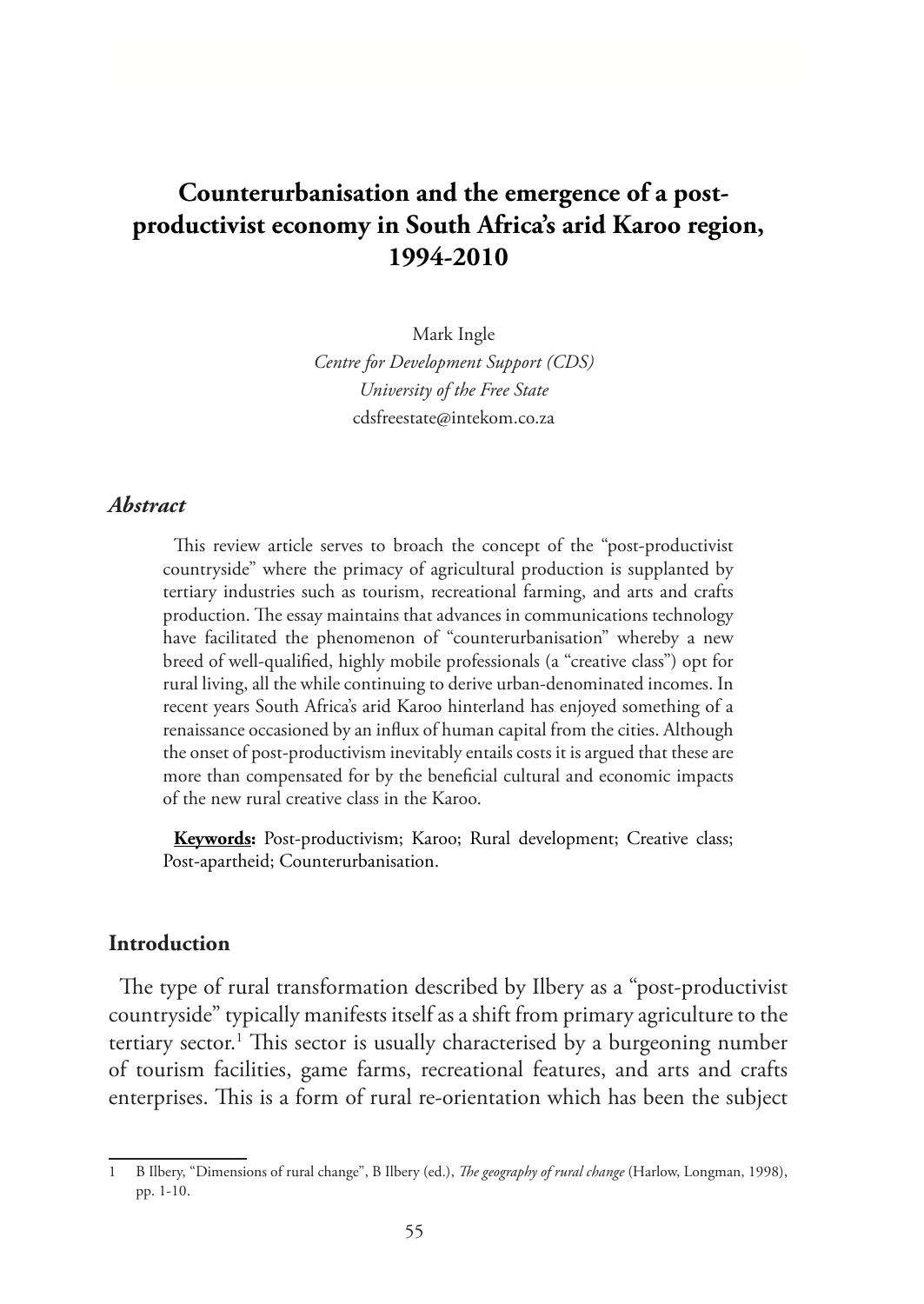of academic scrutiny in Britain, Europe and the United States of America.2

The lion's share of South Africa's arid interior consists of the 400 000 square kilometres of the Karoo which is bordered by arid Namaqualand on the west coast, the Kalahari desert to the north-west, and the False or Grassy Karoo to the north. The Karoo is divided up among four provincial administrations and is therefore very rarely treated as a coherent regional entity in its own right by the central government. The region is very sparsely populated and consists of about 80 small towns with populations generally below 10 000. There are, however, a few larger regional centres which qualify as middle-order towns. The region has traditionally been given over to rangeland pastoralism, mainly sheep, and poverty is widespread.

 This review article describes the onset of post-productivism in South Africa's arid Karoo region and draws out some of the implications of this. In particular, the article will explore the social dimensions of this transformation and the urban-to-rural migration of middle-class individuals (a phenomenon also known as "counterurbanisation" or "reverse migration").

The discussion includes a review of the international literature detailing the upsurge of interest in rural lifestyles, and the "Slow Movement", and compares and contrasts this with the South African experience. It draws attention to some of the costs associated with post-productivism before moving on to show how these are amply compensated for by the beneficial concomitants of post-productivism in the Karoo. A short history of the Karoo is also provided.

Hoogendoorn and Visser<sup>3</sup> in commenting on the "emerging South African post-productivist countryside" contend that the phenomenon arose concurrently with the demise and ultimate collapse of apartheid, and they point to the role of second homes in rural areas as giving impetus to postproductivist developments. For the purposes of the arguments to be presented here it is instructive to note that the years of apartheid's decline also happened to coincide with South Africa's unprecedentedly rapid adoption of a range of communications technologies, namely mobile telephony, e-mail and the

<sup>2</sup> See for example CL Beale, "The changing nature of rural employment", DL Brown & JM Wardwell, (eds.), *New directions in urban-rural migration: The population turnaround in rural America* (New York, Academic Press, 1980), pp. 37-50; B Ilbery & I Bowler, "From agricultural productivism to post-productivism", B Ilbery, (ed.), *The geography of rural change* (Harlow, Longman, 1998), pp. 57-84; R Askwith, *The lost village: In search of a forgotten rural England* (London, Ebury Press, 2008).

<sup>3</sup> G Hoogendoorn & G Visser, "Tourism, second homes and an emerging South African post-productivist countryside", *Tourism Review International*, 14, 2011, pp. 1-15.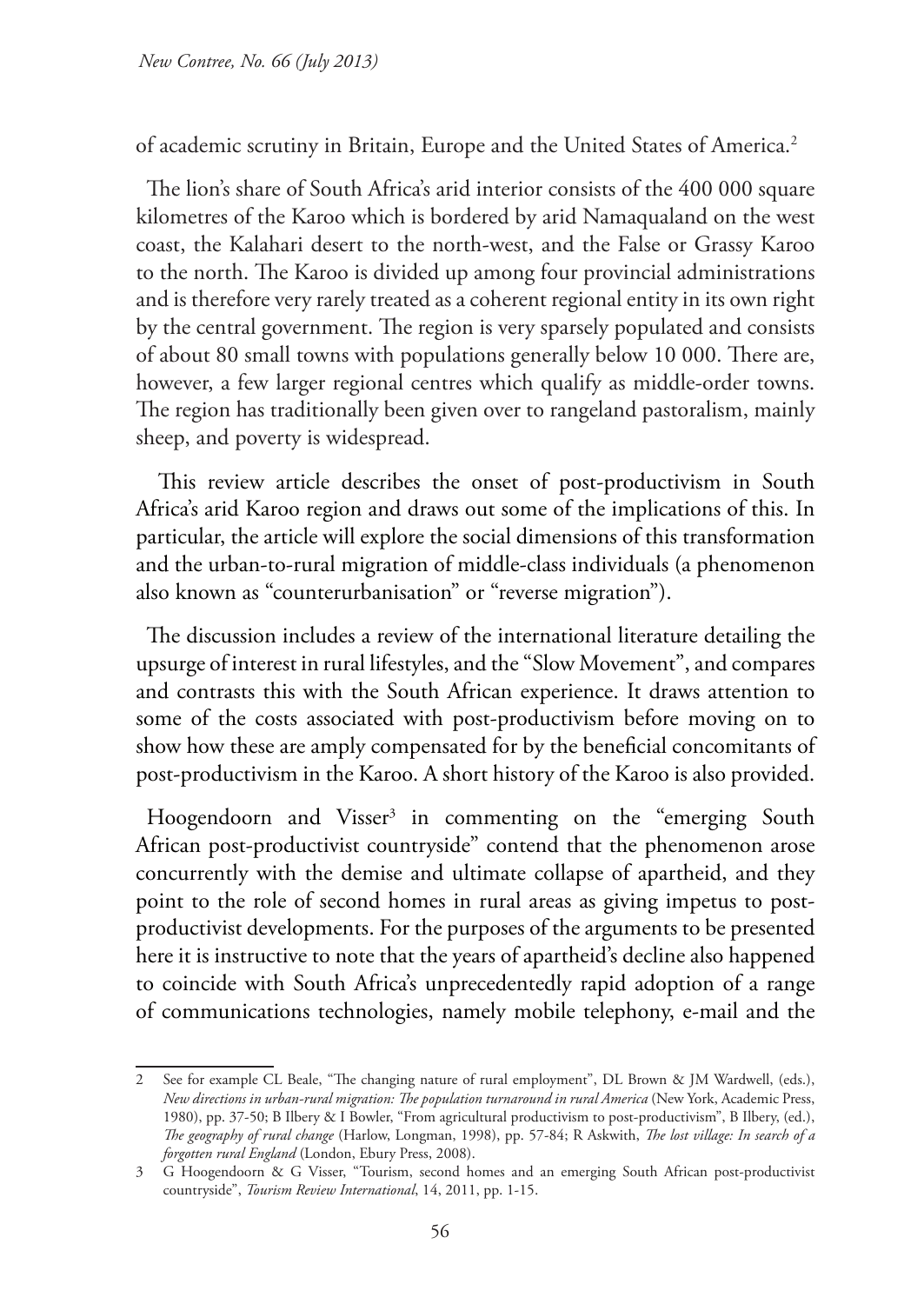internet. In the space of a very few years these technologies had become virtually ubiquitous in all but the remotest rural areas.

Since the mid-1990s, the Karoo has experienced a statistically unimportant, but economically significant, "counterurbanisation" of professionals from South Africa's urban centres to its small towns.<sup>4</sup> This migration has reinvigorated the economies of many of these towns and has also led to dormant entrepreneurial talent being reawakened as local residents have reevaluated their farms' or their localities' assets and developed new livelihood options stimulated by the new perspectives brought by the erstwhile citydwellers.



Image 1: South Africa showing the Nama and Succulent Karoo biomes merged

Source: MK Ingle, "Making the most of 'nothing': Astro-tourism, the sublime, and the Karoo as a 'space destination'", *Transformation*, 74, 2010, p. 94.

# **Voting with their feet**

A major stimulus for the post-productivist movement internationally is the change of pace which many urban residents are seeking.<sup>5</sup> This is of a piece

<sup>4</sup> For difficulties associated with quantifying the precise extent of this phenomenon see MK Ingle, "A 'creative class' in South Africa's arid Karoo region", *Urban Forum*, 21, 2010, pp. 408-417.

<sup>5</sup> R Askwith, *The lost village…*, pp. 43-45.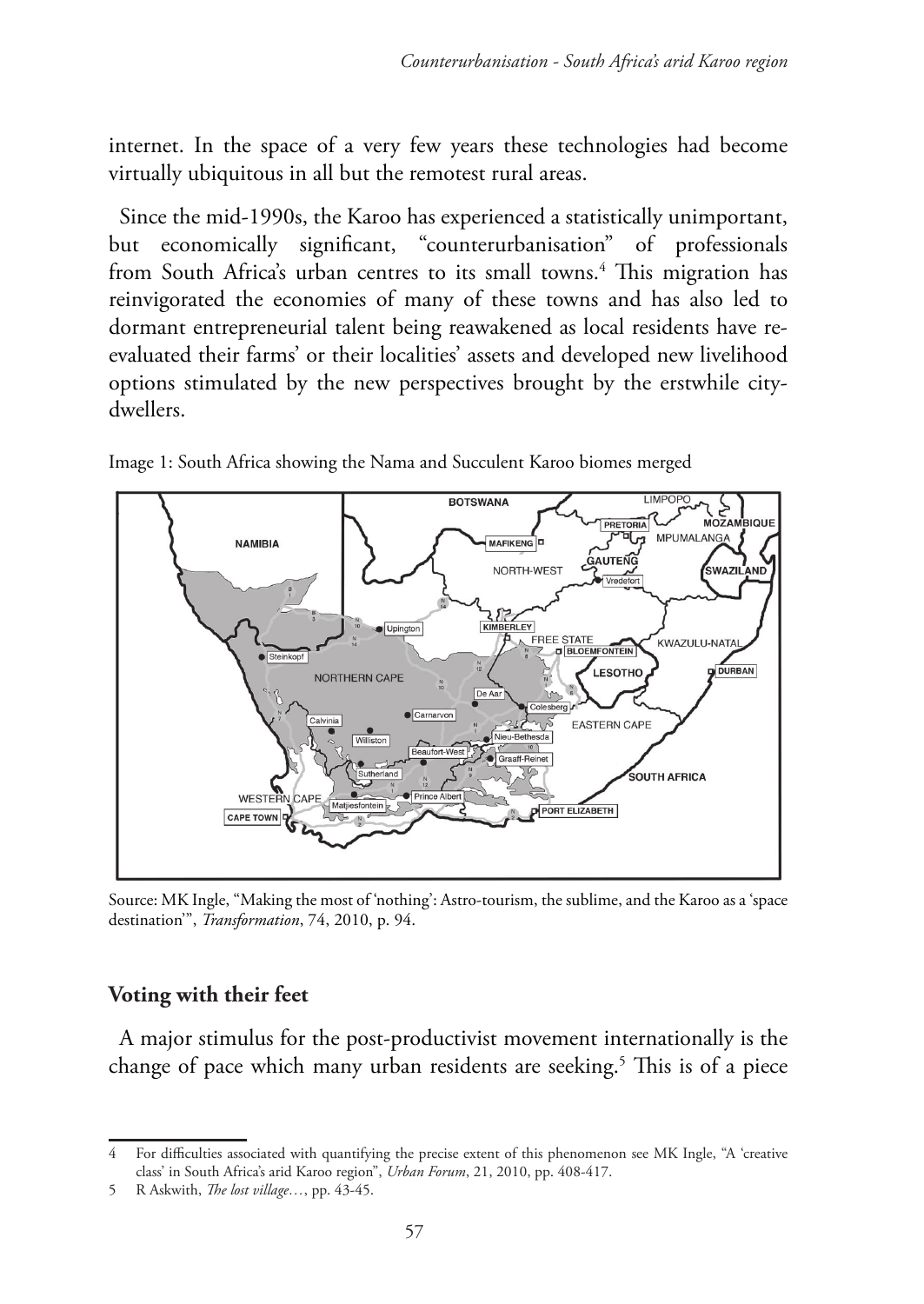with the "deconcentration theory" described by Lewis<sup>6</sup> which states that longstanding preferences for lower density locations are being less inhibited by institutional and technological barriers and that improved standards of living, and technical advances in transport, communication and production, are facilitating a convergence in the availability of amenities that were previously restricted to more densely populated locales. According to Honoré:7

Cities have always attracted energetic and dynamic people, but urban life itself acts as a giant particle accelerator. When people move to the city, they start to do everything faster.

The advent of mobile telecommunications has only served to make urban living in the developed world ever more frenetic (the "fast lane"). But advances in telecommunications simultaneously hold out the option of a bolthole from the urban frenzy. Mobile telecommunications can make urban living possible at one remove – that is to say, rural living with an urban income. This becomes a financially viable option for people not bound to a specific workplace.

In the late 1980s, the New York-based Trends Research Institute identified a phenomenon known as "downshifting", which entails exchanging a pressurised "high-earning, high-tempo lifestyle for a more relaxed, less consumerist existence" – in other words being willing to sacrifice income in return for the quality-of-life attributes inherent in slowness and a surfeit of time.8 By the late 1980s, some big corporations were already running in-house prototypes of e-mail on networked personal computers, which enabled staff to work at home, and this facilitated a measure of downshifting in residential location.

Carlo Petrini, the Italian founder of the Slow Food Movement, rejects the notion that the Slow Movement's ethos is anti-modern. He affirms the right of people to moderate the pace at which they choose to live:<sup>9</sup>

If you are always slow then you are stupid – and that is not at all what we are aiming for... being Slow means that you control the rhythms of your own life. You decide how fast you have to go in any given context. If today I want to go fast, I go fast; if tomorrow I want to go slow, I go slow. What we are fighting for is the right to determine our own tempos.

<sup>6</sup> G Lewis, "Rural migration and demographic change", B Ilbery, (ed.), *The geography of rural change* (Harlow, Longman, 1998), pp. 131-160.

<sup>7</sup> C Honore, *In praise of slow: How a worldwide movement is challenging the cult of speed* (London, Orion, 2004), p. 21.

<sup>8</sup> C Honore, *In praise of slow…,* p. 41.

<sup>9</sup> Quoted in C Honore, *In praise of slow…,* p. 14.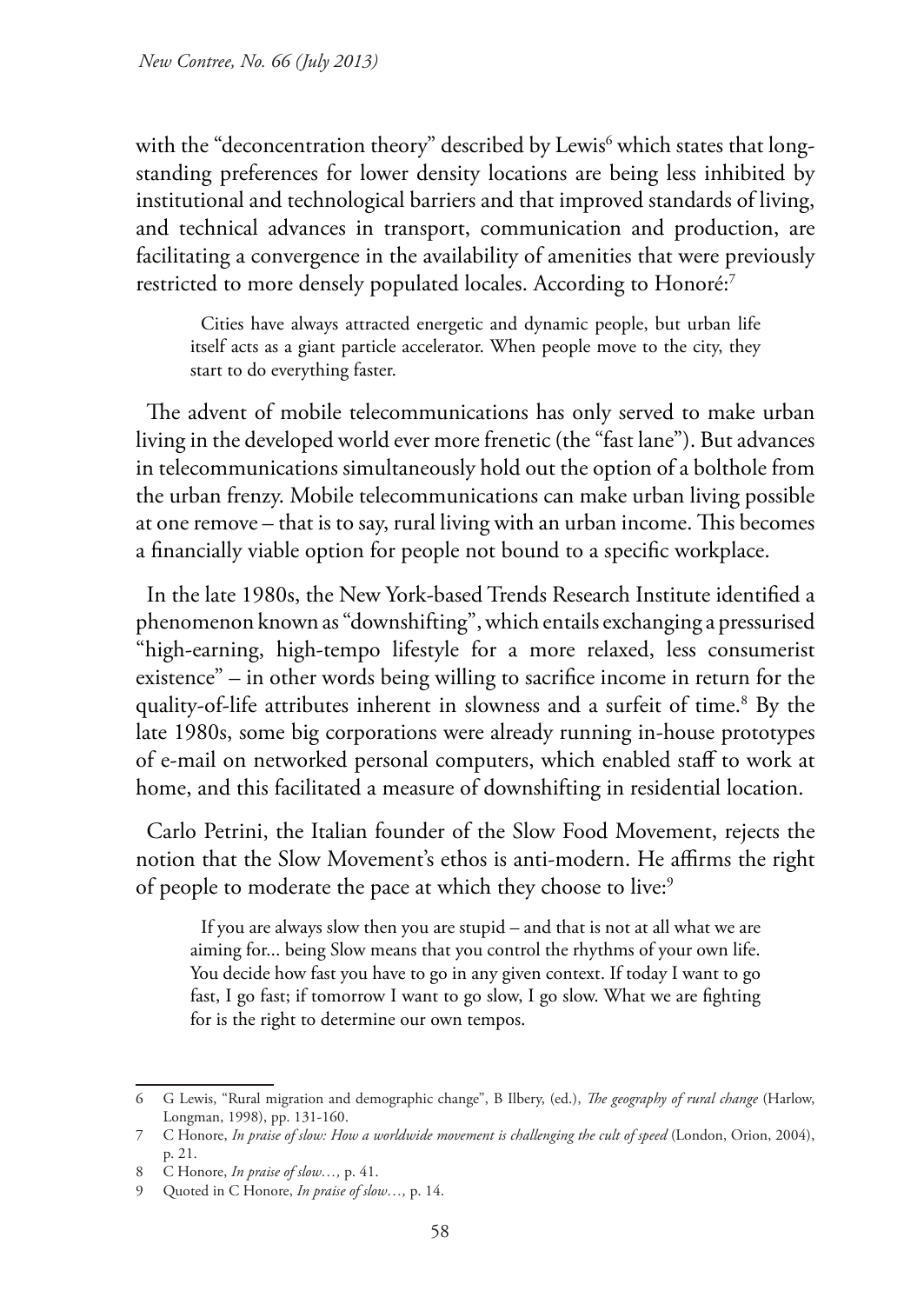It is this "right to determine one's own tempo", and a willingness to make the requisite trade-offs,<sup>10</sup> that has contributed to the migration of urban sophisticates to small towns. The new emphasis on "quality of life" considerations, as typified by the Slow Food Movement and its offshoots, is associated with this type of migration (sometimes also called "semigration").<sup>11</sup>

#### **Going up country**

Carr<sup>12</sup> reveals why increasing numbers of people might wish to opt for rurality when he points out that studies in attention restoration therapy over the past twenty years have indicated that, after exposure to a tranquil rural setting, close to nature, people "exhibit greater attentiveness, stronger memory, and generally improved cognition".13 Creative professions typically put a premium on such experiences, and this acts as an environmental inducement for people to relocate where their circumstances make such a move feasible. Additionally, in South African cities, as is the case worldwide, "traffic and gridlock have become a deadweight time cost",<sup>14</sup> and consequently the case for rural living has become all the more compelling.

Ilbery,<sup>15</sup> in his analysis of the changing relationship between society and space in the countryside, has found that in rural areas:

…the increasing mobility of people, goods and information has helped to erode local communities and open up the countryside to new uses [leading to new]... "actor networks" which are likely to be dominated by external rather than internal linkages.

These new actor networks tend to be populated by "quality of life migrants" who exert major positive impacts on small rural economies, as their influx

<sup>10</sup> See for example E Brende, *Better off: Flipping the switch on technology* (New York, HarperCollins, 2004).

<sup>11</sup> P Boyle, K Halfacree & V Robinson, *Exploring contemporary migration* (Harlow, Prentice Hall, 1998).

<sup>12</sup> N Carr, *The shallows: How the internet is changing the way we think, read and remember* (London, Atlantic Books, 2010), p. 219.

<sup>13</sup> See also SR Kellert, *Kinship to mastery: Biophilia in human evolution and development* (Washington DC., Island Press, 1997).

<sup>14</sup> R Florida, *The great reset: How new ways of living and working drive post-crash prosperity* (New York, HarperCollins, 2010), p. 8.

<sup>15</sup> B Ilbery, "Dimensions of rural change", B Ilbery (ed.), *The geography of rural change*, p. 5.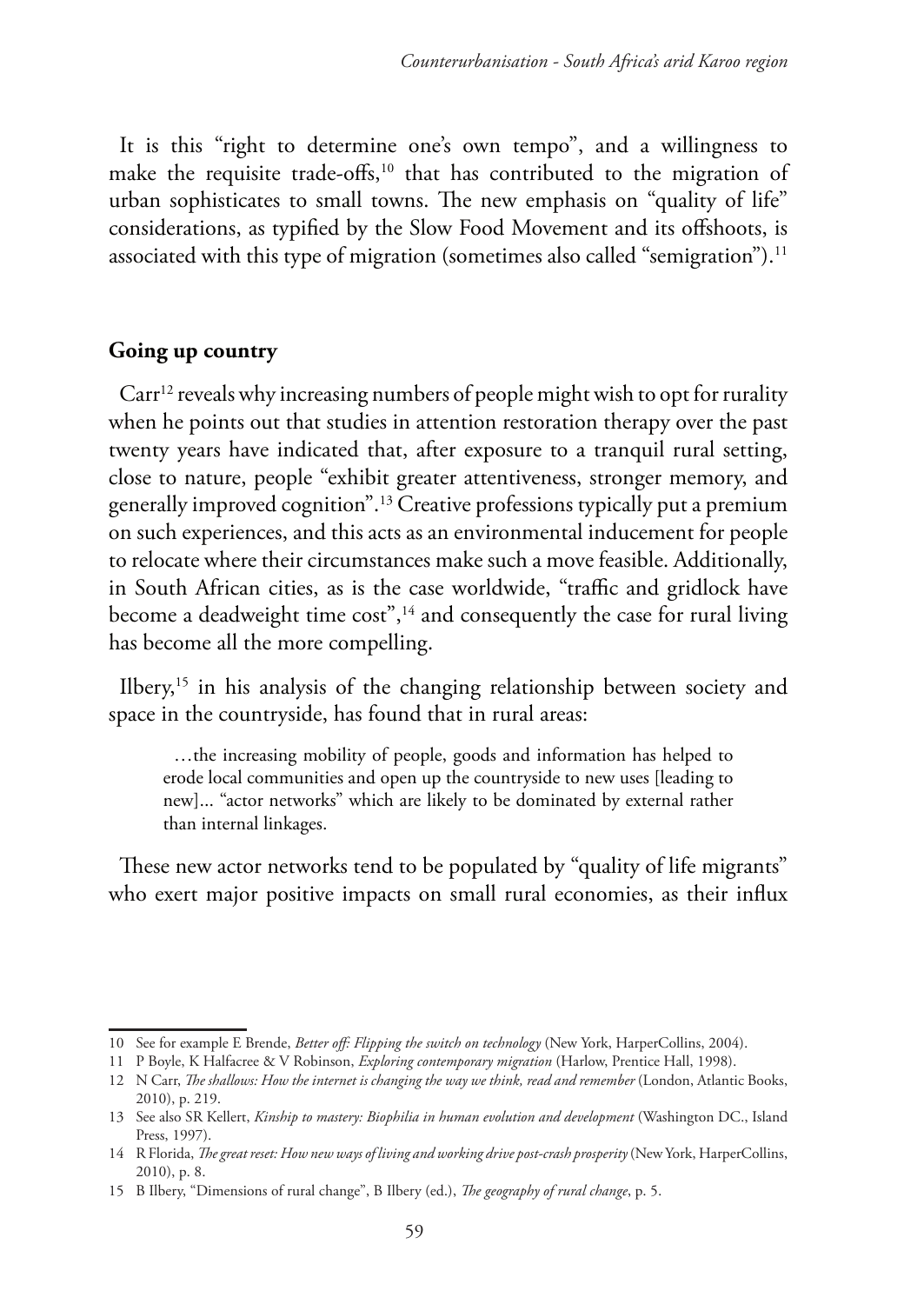introduces new sources of capital, skills and entrepreneurship.<sup>16</sup> According to Seabrook:17

Contemporary communications systems, global cultural convergence, information conglomerates and transnational providers of entertainment have made deep inroads into worlds that remained for centuries bounded, enclosed and self-reliant. These were characterised by networks of kin, work and neighbourhood, networks which have been torn apart and scarcely exist now in that particular form. They have not disappeared however, but have been reconstituted in global networks of far wider scope and reach. Relationships constituted through the new networks are based upon instant access to a whole world; careers articulated to the global economy, elective relationships, often at a distance, that give their participants the freedom to remain where they please, for they are never out of touch. If the provinces exist now, they are social rather than geographic, a class rather than a place.

Ilbery18 describes how agriculture in the developed world has been restructured in line with an accelerating rate of socio-economic, environmental and political change to the point that "rural areas are no longer dominated in employment terms by farmers and landowners". The countryside in Britain has moved from a predominantly agricultural productivist mode (primary agricultural production) towards tertiary sectors.<sup>19</sup> Askwith<sup>20</sup> noted that by 2007:

… the proportion of the UK workforce employed in agriculture had fallen to 1.7 per cent, compared with 5 per cent in 1951. A quarter of farms had... an income of 'less than zero'; half had an income of less than £10 000... Meanwhile, the new countryside-dwellers continued to pour in with their money. In 2007, the average rural house cost £30 000 more than the average urban house.

While South Africa's countryside has not seen anything like this scale of "rural colonisation", there has been a significant reappraisal of the value of rural properties in the country - no doubt stimulated by the demand for

<sup>16</sup> See for example WB Beyers & PB Nelson, "Contemporary development forces in the non-metropolitan West: New insights from rapidly growing communities", *Journal of Rural Studies*, 16, 2000, pp. 459-474; K Halfacree, "Back-to-the-land in the twenty-first century – making connections with rurality", *Tijdschrift voor Economische en Sociale Geografie,* 98(1), 2007, pp. 3-8; K Halfacree, "Trial by space for a 'radical rural': Introducing alternative localities, representations and lives", *Journal of Rural Studies*, 23, 2007, pp. 125-141.

<sup>17</sup> F Seabrook, "The end of the provinces: We are all metropolitans now", *Granta*, 90, 2005, p. 241.

<sup>18</sup> B Ilbery, "Dimensions of rural change", B Ilbery, (ed.), *The geography of rural change*, p. 4.

<sup>19</sup> See for example B Ilbery & I Bowler, "From agricultural productivism…", B Ilbery (ed.), *The geography of rural change*; C Taylor, *Return to Akenfield: Portrait of an English village in the 21<sup>st</sup> century (London, Granta Books,* 2006).

<sup>20</sup> R Askwith, *The lost village…*, p. 274.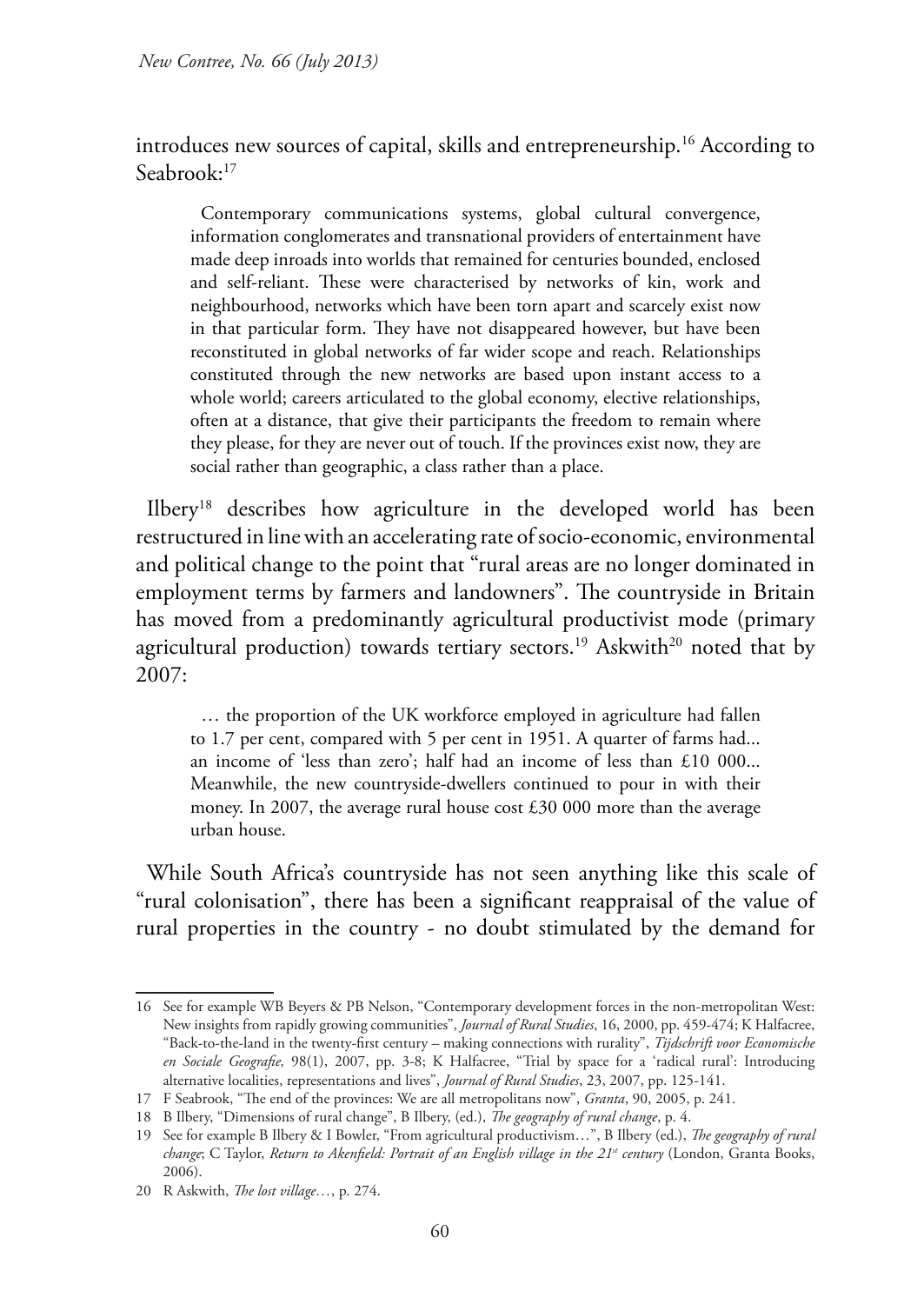## second homes.<sup>21</sup>

The transition from agricultural to post-productivist rural areas has occurred in parallel with the consolidation of farmland and the "massification" or industrialisation of large-scale agricultural production fuelled by biotechnology and genetically modified crops. This in turn has caused a backlash in favour of organic, locally-grown produce often retailed via "farmers" markets'.22 This shift has also been identified as involving "the relocalisation of the agrofood system" whereby high-quality products "with real authenticity of geographical origin", are locally produced.23

The post-productivist shift also entails the generation of hitherto unexploited sources of income from non-agricultural activities such as tourism. The advent of "niche tourism" has seen a move away from traditional "mass tourism" towards a predilection for remote, "authentic" rural regions and their small towns.<sup>24</sup> Factors such as improved transport and communications have facilitated rapid movement between rural and urban areas, and have stimulated preferences for rural lifestyles, even while those enjoying this option maintain constant access to cities. Brand25 observes that "nothing saves a village like a good road to town and a good cellphone connection" and goes on to quote from a 2006 UN-HABITAT report to the effect that "cities are engines of rural development" and that "improved infrastructure between rural areas and cities increases rural productivity". Greater disposable incomes for urban people have not kept pace with the astronomical increases in South African coastal property prices occasioned by foreign purchasing power, and a combination of these factors has been associated with the acquisition of second homes in rural areas. This in its turn stimulates demand for typically outdoor leisure pursuits in rural areas where 4x4 trails, hiking, birding, fishing, and arts and crafts "meanders" have all been turned to commercial account.

<sup>21</sup> G Hoogendoorn & G Visser, "The role of second homes in local economic development in five small South African towns", *Development Southern Africa*, 27(4), 2010, pp. 547-562.

<sup>22</sup> See for example B Kingsolver, *Animal, vegetable, miracle: Our year of seasonal eating* (New York, Faber & Faber, 2008); S Brand, *Whole earth discipline: An ecopragmatist manifesto* (New York, Penguin, 2009).

<sup>23</sup> B Ilbery, "Dimensions of rural change", B Ilbery, (ed.), *The geography of rural change*, p. 4.

<sup>24</sup> See for example J Butcher, *The moralisation of tourism: Sun, sand... and saving the world?* (London, Routledge, 2003); MK Ingle, "Tarring the road to Mecca: Dilemmas of infrastructural development in a small Karoo town", R Donaldson & L Marais, (eds), *Small town geographies in Africa* (New York, Nova Publishers, 2012), pp. 209-222.

<sup>25</sup> S Brand, *Whole earth discipline…*, p. 35.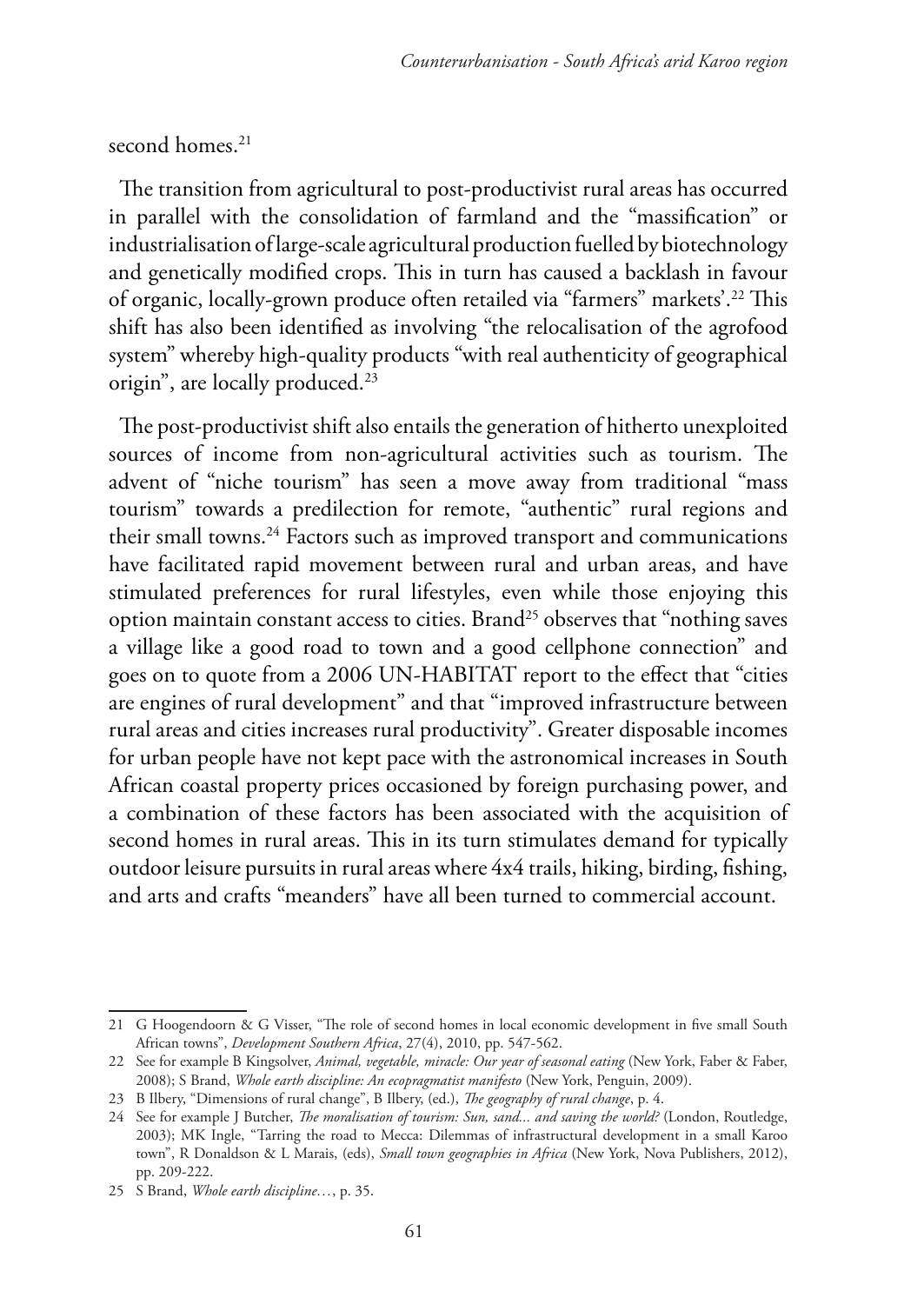The phenomenon of agri-tourism typifies a post-productivist blend of agriculture, tourism and lifestyle. Urry<sup>26</sup> in his discussion of social identity and the countryside concludes that:

… what takes place in the countryside cannot be separated off from much wider changes in economic, social and cultural life, particularly those changes which occur within what might appear to be distant towns and cities.

This contention applies no less to South Africa than it does to Britain, and it resonates strongly with the notion of a rural 'creative class' to be advanced in this discussion.27

Post-productivism also involves "the manipulation of consumer demand" in the direction of well-branded, select and boutique products.<sup>28</sup> As Askwith observes: "The art of growing apples hasn't changed much over the centuries, but the art of selling them has".29 This has not affected all rural areas equally. Those that are favoured with a good climate, attractive landscapes and wellpreserved heritage architecture tend to attract the attentions of urbanites. As Ilbery points out, "uneven development and increasing differentiation are now characteristic features of rural space."30

In describing the sea-change in international attitudes towards the rural, Atkinson reveals that:<sup>31</sup>

Rural policies are now much more than agricultural policies, or even agrarian policies. They are truly inter-sectoral, interdisciplinary, and based on a fluid conception of regions and territories. The management skills required draw from a wide range of disciplines: agriculture, tourism, water management, soil management, development planning, heritage management, ecology, and transport. In fact, even the concept of "rural policy" is increasingly becoming a misnomer, as we realize the manifold connections between farms, villages, towns and cities – with a sophisticated rural clientele moving effortlessly between global, city and rural pursuits.

<sup>26</sup> J Urry, *Consuming places* (New York, Routledge, 1995), p. 228.

<sup>27</sup> R Florida, *The rise of the creative class* (New York, Basic Books, 2002); PH Ray & SR Anderson, *The cultural creative* (New York, Harmony Books, 2000); Anon, "Growing the creative-rural economy in Prince Edward County", Report prepared by the Queen's University Geography Department for the P.E.L.A. Institute for Rural Development, 2008 (available at: http://www.pecounty.on.ca/government/corporate\_services/economic\_ development/creative\_economy/index.php, as accessed on 18 April 2011).

<sup>28</sup> B Ilbery, "Dimensions of rural change", B Ilbery (ed.), *The geography of rural change*, p. 4.

<sup>29</sup> R Askwith, *The lost village…*, p. 251.

<sup>30</sup> B Ilbery, "Dimensions of rural change", B Ilbery (ed.), *The geography of rural change*, p. 5.

<sup>31</sup> D Atkinson, "Crossing boundaries: The role of universities in unlocking regional development" (Inaugural lecture, University of the Free State, Bloemfontein), 13 April 2011.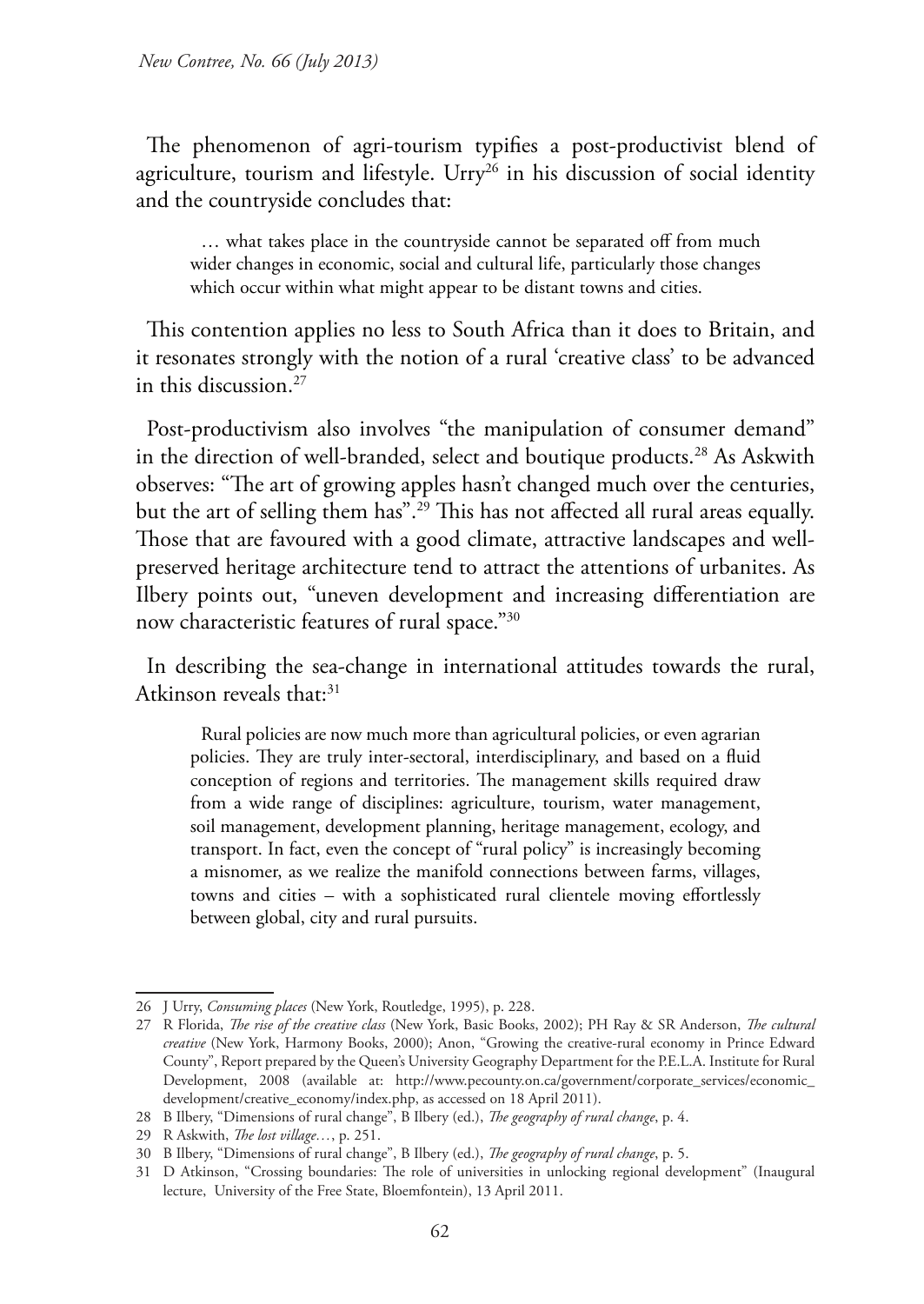# **The costs of post-productivism**

England's Lake District, as described by the poet William Wordsworth, was one of close-knit local relationships.32 Two centuries later, and rural England looks very different.<sup>33</sup> In place of Wordsworth's old "true communities" there are retirees, aspirant entrepreneurs, and "high-earning incomers" from other parts of the country<sup>34</sup> and "the family names in the local graveyard are no longer the surnames of the people living in the houses."35 Some people now live in "the middle of a village but seem to take no part in it. They're living urban lives in the countryside."36

Other authors have also commented on the loss of traditional society:<sup>37</sup>

Globalization... has begun to spawn its opposite... The dominant cultural force of the century ahead won't just be global and virtual but a powerful interweaving of opposites – globalization *and* localization, virtual *and* real, with an advance guard constantly undermining what is packaged and drawing much of society behind them.

Clearly, post-productivism, especially when it takes place to the extent that it has in the UK, can come with costs attached. According to Dyer<sup>38</sup> to travel through most of England "is now a journey through the almost unrelieved ugliness of post-industrial homogenisation" because every town looks the same. Similarly, Seabrook contends that:<sup>39</sup>

In a global economy, with instantaneous worldwide communications networks, there are no longer any outlying areas, distant settlements, remote places, since everything is brought into contact with the ubiquitous metropolis. If provincial life still exists, it does so only residually and is doomed to eventual extinction.

Little wonder that the journal *Granta*, when it devoted an issue to the theme "Country Life" in 2005, qualified its title with "Dispatches from what's left of it". $40$ 

<sup>32</sup> A Sisman, *Wordsworth and Coleridge: The friendship* (London, HarperCollins, 2006), p. 289.

<sup>33</sup> C Taylor, "Return to Akenfield: England's classic village forty years on", *Granta*, 90, 2005, pp. 11-55.

<sup>34</sup> R Askwith, *The lost village…*, p. 49.

<sup>35</sup> C Taylor, "Return to Akenfield…", *Granta*, 90, 2005, p. xv.

<sup>36</sup> C Taylor, "Return to Akenfield…", *Granta*, 90, 2005, p. 54.

<sup>37</sup> D Boyle, *Authenticity* (London, Harper Perennial, 2003), p. 5.

<sup>38</sup> G Dyer, *Working the room: Essays and reviews – 1999-2010* (Edinburgh, Canongate Books, 2010), p. 136.

<sup>39</sup> F Seabrook, "The end of the provinces…", *Granta*, 90, 2005, p. 227.

<sup>40</sup> *Granta*, 90, 2005, cover.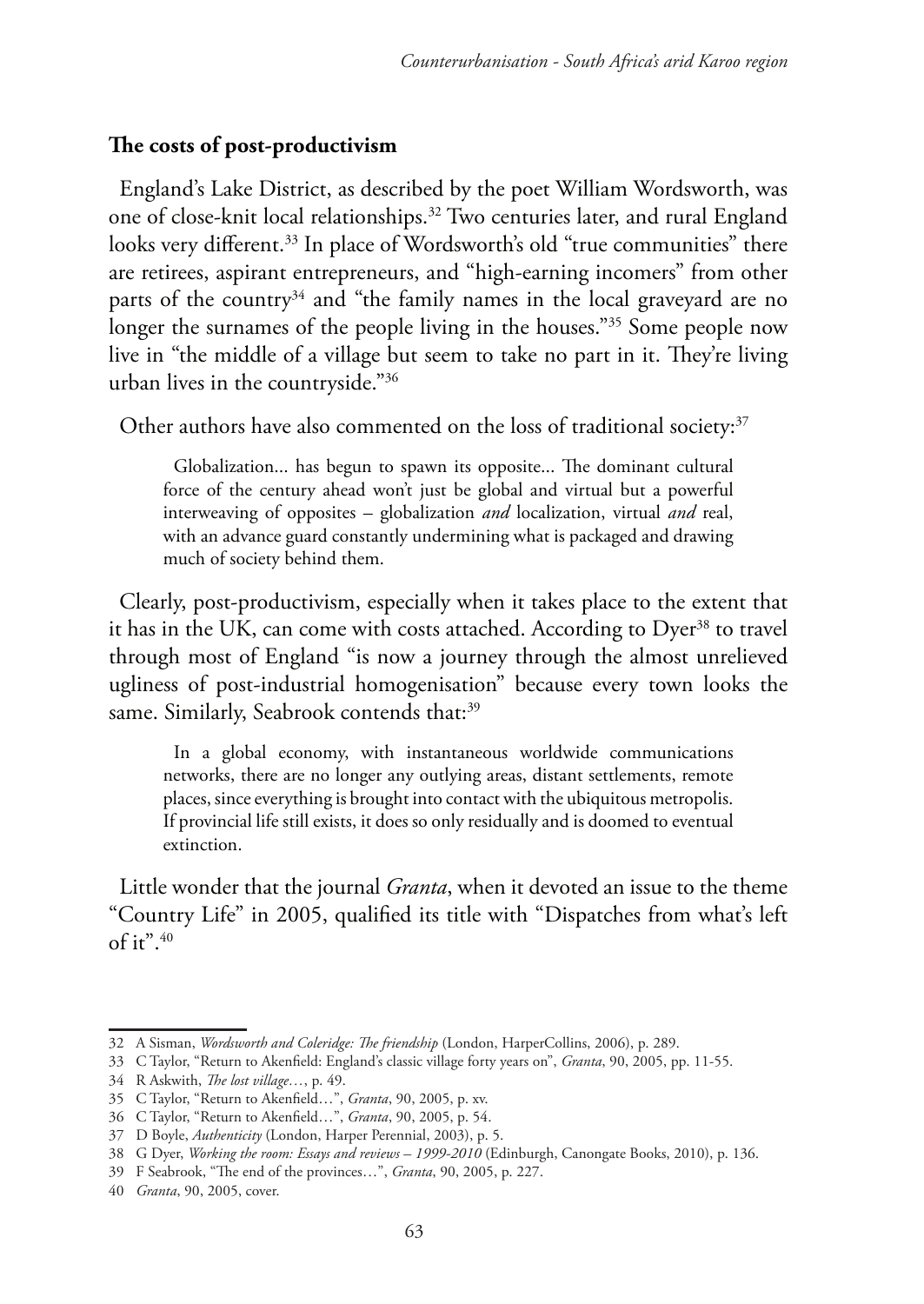### **Karoo background**

Karoo towns have, over the last century, experienced a marked decline in their economic fortunes,<sup>41</sup> but this decline has been arrested, if not altogether reversed, in the last two decades by the arrival of a post-productivist cohort of migrants from the cities.<sup>42</sup>

A rash of Karoo-denominated studies published in the 1970s analysed the decline of Karoo towns. Economic development in the Karoo had been boosted by the discovery of diamonds in Kimberley in 1867 and gold on the Witwatersrand in 1886. Most routes to the new mining fields passed through the Karoo towns. But by the 1920s, the social structure of Karoo communities began to change. The most important direct consequence was an out-migration of whites from rural towns. By the 1930s, the depopulation of the Karoo was well advanced. The smaller Karoo towns were severely affected by the exodus.<sup>43</sup>

The dynamics in the farming sector also changed, with a considerable loss of agricultural jobs. The people who left the farms either moved to nearby towns, or left the region altogether. According to Blumenfeld:<sup>44</sup>

As various factors, such as changing cultural and social attitudes and values, the high risk factor inherent in farming enterprise, improved agricultural techniques, low income elasticity of demand (as well as unstable demand) for agricultural products, and the unceasing battle against the elements, have combined to create, and drive out, a surplus rural population, the region's inability to re-absorb this displaced population in other occupations and sectors – but particularly in manufacturing industry – has resulted in the loss of this population to other areas. Similarly, in times of agricultural hardships, the region has lacked a non-agricultural 'base' of sufficient depth and diversity to enable it to cushion the impact.

This then was the economic scenario before the stirrings of revitalization in the Karoo which is the subject of this article. Although the period since 1994 has seen the Karoo's social structure undergoing profound change, these

<sup>41</sup> E Nel & T Hill, "Marginalisation and demographic change in the semi-arid Karoo, South Africa", *Journal of Arid Environments*, 72, 2008, pp. 2264-2274.

<sup>42</sup> MK Ingle, "A 'creative class'…", *Urban Forum*, 21, 2010.

<sup>43</sup> WJH Vrey, *Demografiese sosiologiese studie van die blanke bevolking in die sentraal-Karoo* (Instituut vir Sosiale en Ekonomiese Navorsing, Universiteit van die Vrystaat, Bloemfontein, 1974); G Cook, *Towns of the Cape Midlands and Eastern Karoo* (Institute for Social and Economic Research, Rhodes University, Grahamstown, 1971).

<sup>44</sup> J Blumenfeld, *Survey of the Cape Midlands and Karroo regions, Vol. 4, The economic structure of the Cape Midlands and Karroo Region: A sectoral and spatial survey* (Institute for Social and Economic Research (ISER), Rhodes University, Grahamstown, 1971), p. 107.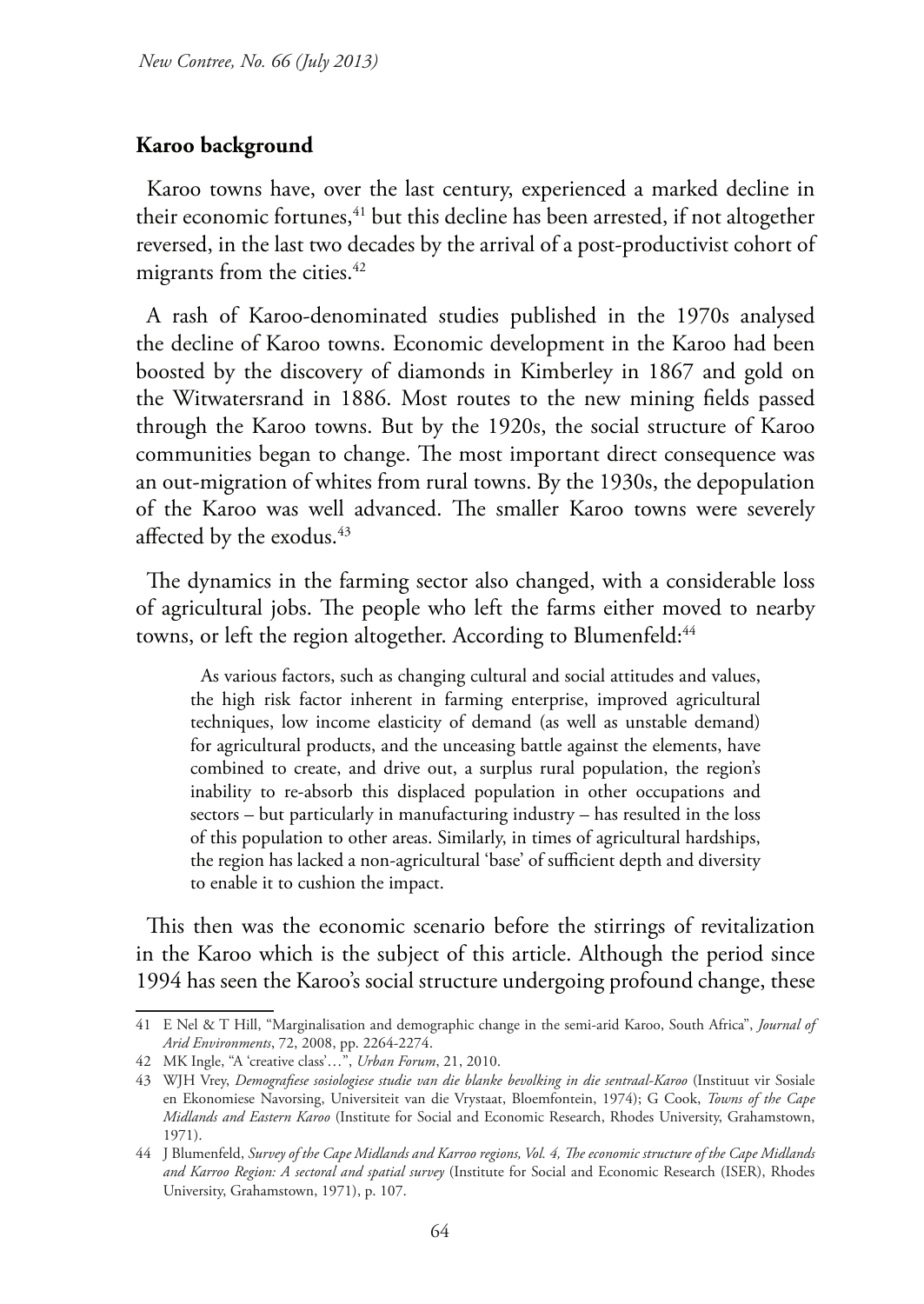dynamics are not well understood, and the area is still treated by government as being of marginal economic importance.<sup>45</sup>

Significantly, the epithet Karoo has seen an extraordinary resurgence in prominence and is even being appropriated as a brandname by enterprises outside the Karoo and as far afield as the USA and the UK.<sup>46</sup> In other words, the asset value of this arid space may be at odds with the government's characterization of it as a region that is lacking in potential.<sup>47</sup> But this asset value remains largely unarticulated and unexplored.

## **The Karoo as a site of post-productivism**

In many respects, the British situation is dissimilar from South Africa's equivalent of the post-productivist countryside – although there are a number of Karoo "boutique towns", such as De Rust, Prince Albert and Nieu-Bethesda, operating as weekend boltholes, within reach of South Africa's cities. Askwith's<sup>48</sup> valedictory implies that there just is not enough space left in Britain for a countryside to exist much longer and that it is being crowded out above all else by vehicle traffic. In England, the countryside is depicted as being essentially absorbed by the urban; in contrast, in South Africa, the distinctive "apartness" of rural areas is constantly valorised and accentuated in the lifestyle media. In spite of its growing number of ties with the urban, rural South Africa still retains its physical integrity in the "social imaginary".

Given the ever growing media coverage of the Karoo in recent years, it can be argued that, far from the South African countryside vanishing, it is a countryside parts of which are increasingly coming into being. Information technology and media have been and still are hugely instrumental in (re)creating the South African countryside. In Britain, this technology has often been accompanied by hard infrastructure (roads, rail and housing development) but this has not happened to the same extent in South Africa where rural infrastructure is by and large still fairly antiquated. It could be argued that the countryside as a

<sup>45</sup> See for example D Atkinson & L Marais, *Provincial development policies and plans - The Arid Areas Programme*, *Vol. 2* (Centre for Development Support, University of the Free State, Bloemfontein, 2007).

<sup>46</sup> MK Ingle, *Economic potential in South Africa's arid areas: A selection of niche products and services* (Centre for Development Support, University of the Free State, Bloemfontein, 2008).

<sup>47</sup> Republic of South Africa, *National spatial development perspective* (The Presidency, Pretoria, 2006).

<sup>48</sup> R Askwith, *The lost village…*, p. 59.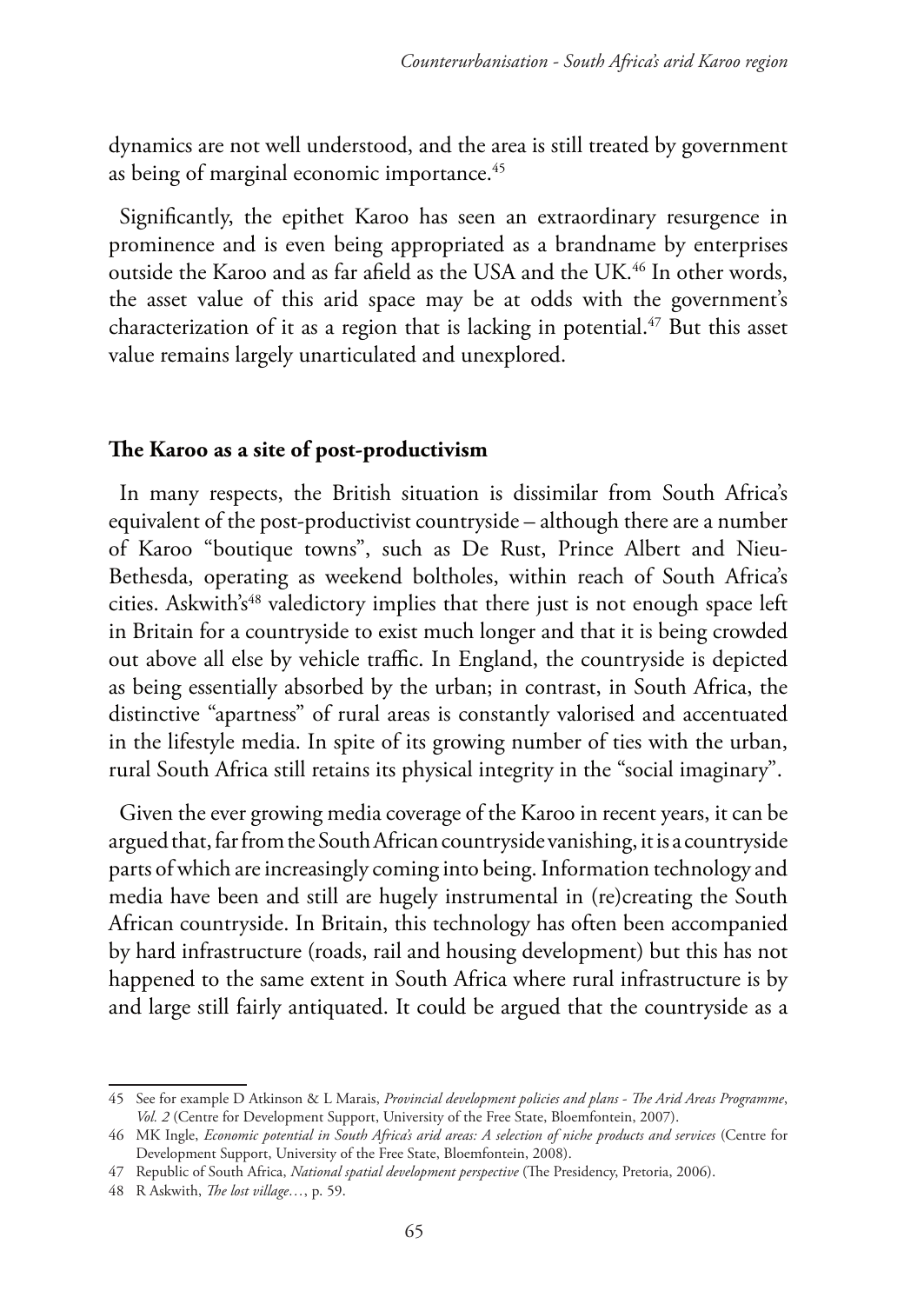socially constructed reality<sup>49</sup> is still an "emergent" phenomenon in the South African context. And although, as intimated above, key elements of postproductivism are taking shape in the Karoo these are thus far not such as to detract from its quintessential "rurality".

# **Economic and cultural impacts of counterurbanisers**

A number of recent studies reveal new dimensions of capital formation in the Karoo<sup>50</sup> and attempt to describe some of the socio-economic impacts of post-1994 counterurbanisation and "white displacement" in South Africa.<sup>51</sup> Creative small enterprises in South Africa's desert Karoo region are growing in number and variety.52 The Karoo has also come to acquire considerable "cachet" in recent years, and is being rebranded as a desirable tourist destination.

Several towns in the Karoo region, such as Graaff-Reinet, Sutherland and Carnarvon to name but a few, are undergoing a profound transformation with the influx of "creatives" from the urban areas.<sup>53</sup> Typically, these relatively affluent migrants from the city exhibit a propensity for creative activities, exemplified by art, crafts, boutique agriculture and niche tourism along with country lifestyle and biodiversity pursuits. Many also derive their livelihood from the so-called "knowledge economy" as freelance journalists, consultants, authors or academics. These in-migrants to Karoo towns have leveraged their "weak tie" networks<sup>54</sup> to transform local economies.

Some idea of the diversity and extent of the post-productivist inroads being made in the Karoo is provided by Ingle<sup>55</sup> in a report produced for the University of the Free State's Arid Areas Programme. Significantly, where it was possible to discern whether the owners of the businesses captured by the

<sup>49</sup> J Foster, *Washed with sun: Landscape and the making of white South Africa* (Pittsburgh, University of Pittsburgh Press, 2008).

<sup>50</sup> See for example R Donaldson & L Marais, (eds.), *Small town geographies in Africa* (New York, Nova Publishers, 2012).

<sup>51</sup> G Visser, "Unvoiced and invisible: On the transparency of white South Africans in post-apartheid geographical discourse", *Acta Academica Supplementum*, 2003(1), 2003, pp. 220-244.

<sup>52</sup> MK Ingle, "Economic potential…" (Centre for Development Support, University of the Free State Centre, Bloemfontein, 2008).

<sup>53</sup> See for example D Atkinson & MK Ingle, "A multi-dimensional analysis of local economic development in Graaff-Reinet, Eastern Cape", *Journal for New Generation Sciences*, 8(1), 2010, pp. 11-28.

<sup>54</sup> R Florida, *Cities and the Creative Class* (New York, Routledge, 2005); R Florida, *Who's your city?: How the creative economy is making where to live the most important decision of your life* (New York, Basic Books, 2008), p. 131.

<sup>55</sup> MK Ingle, *Economic potential…* (Centre for Development Support, University of the Free State, Bloemfontein, 2008).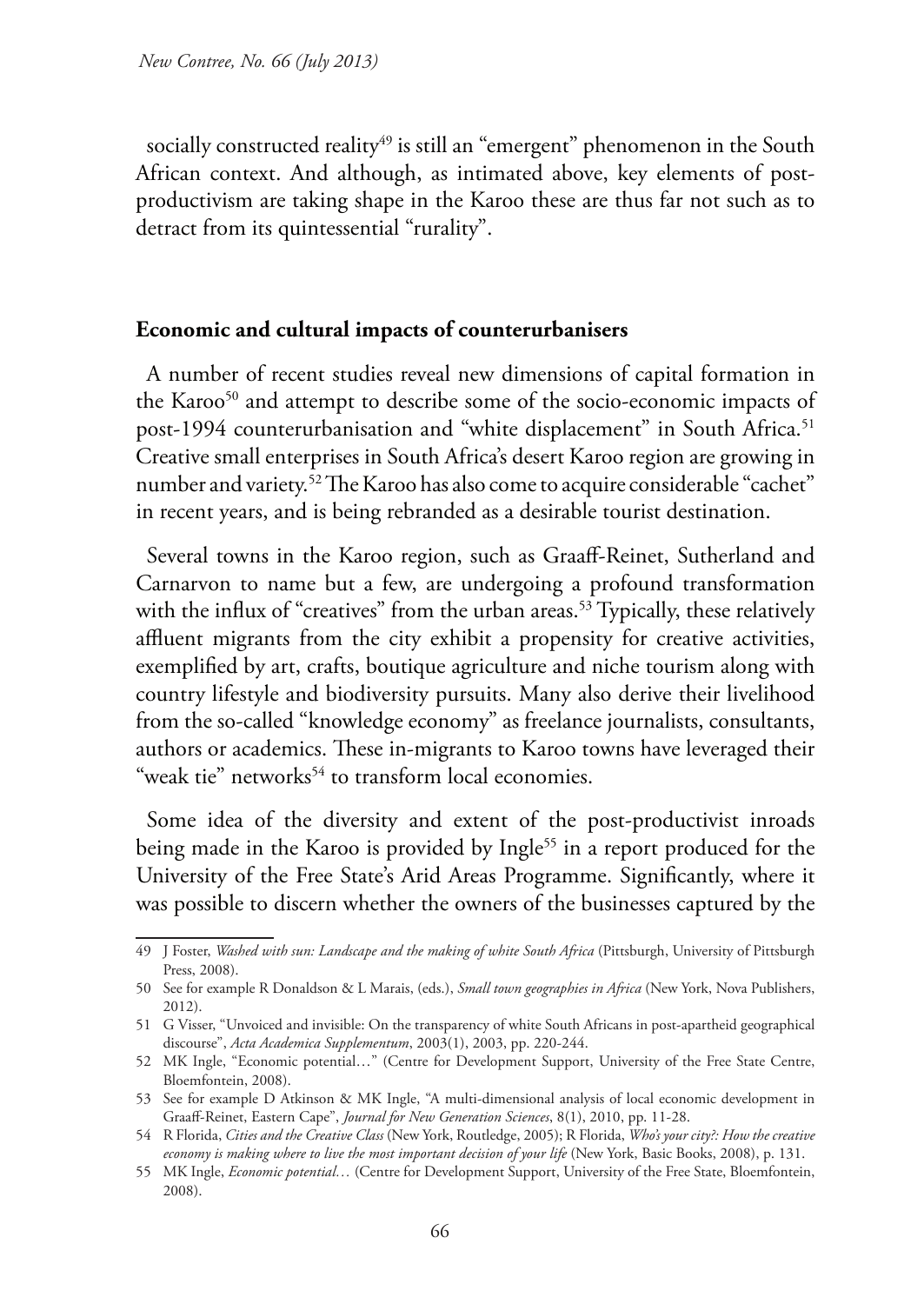survey were newcomers to the Karoo or not, it was found that two-thirds were in-migrants. This suggests a fairly robust degree of new enterprise creation in the fields of arts, crafts, tourism, and other lifestyle-related fields. Ingle extrapolates from these findings to show how the Karoo's defining quality of "nothingness" has been capitalised on to create a burgeoning "astro-tourism" market segment.56 This is a classic instance of rural assets being leveraged for post-productivist purposes and it is not surprising to find that the notion of "creative tourism" has been introduced into academic tourism discourse.<sup>57</sup>

The growing popularity of "Karoo lamb" (and its recent establishment as a formally registered brand) also typifies this trend, and the Karoo is constantly presented in the lifestyle media as a site of "authentic" cuisine, landscapes, and cultures. Here again the "creative class" has harnessed the lifestyle media to reinvigorate and repackage the Karoo's assets.

An important element of human capital is its role in constituting other forms of capital, by means of human creativity. One need only consider the difference it makes when phenomena such as "emptiness" and "nothingness" come to be leveraged as an asset. It requires creativity to reverse popular perceptions of barrenness and then to market a desert as a positive asset; to toy with the concept of "space" and turn it into a saleable entity.

Secondly, there are numerous examples of overt philanthropy where the creative class has drawn on its urban expertise and been instrumental in initiating a wide variety of projects aimed at benefitting previously disadvantaged communities. The Karoo Development Foundation (KDF), the Middelburg Foundation, the Richmond Foundation and the Nama Karoo Foundation are just some examples of this.

Thirdly, the creative class in the Karoo has had indirect impacts on municipalities and on their Local Economic Development (LED) mandates. This engagement is sometimes regrettably sporadic, subject to the vagaries of political processes, and it can in any event only happen where municipalities are reasonably functional. In a study of the impact of the FIFA 2010 World

<sup>56</sup> MK Ingle, "Making the most of 'nothing': Astro-tourism, the sublime, and the Karoo as a 'space destination'", *Transformation*, 74, 2010, pp. 87-111.

<sup>57</sup> G Richards, "Creativity and tourism: The state of the art", *Annals of Tourism Research*, 38(4), 2011, pp. 1225- 1253.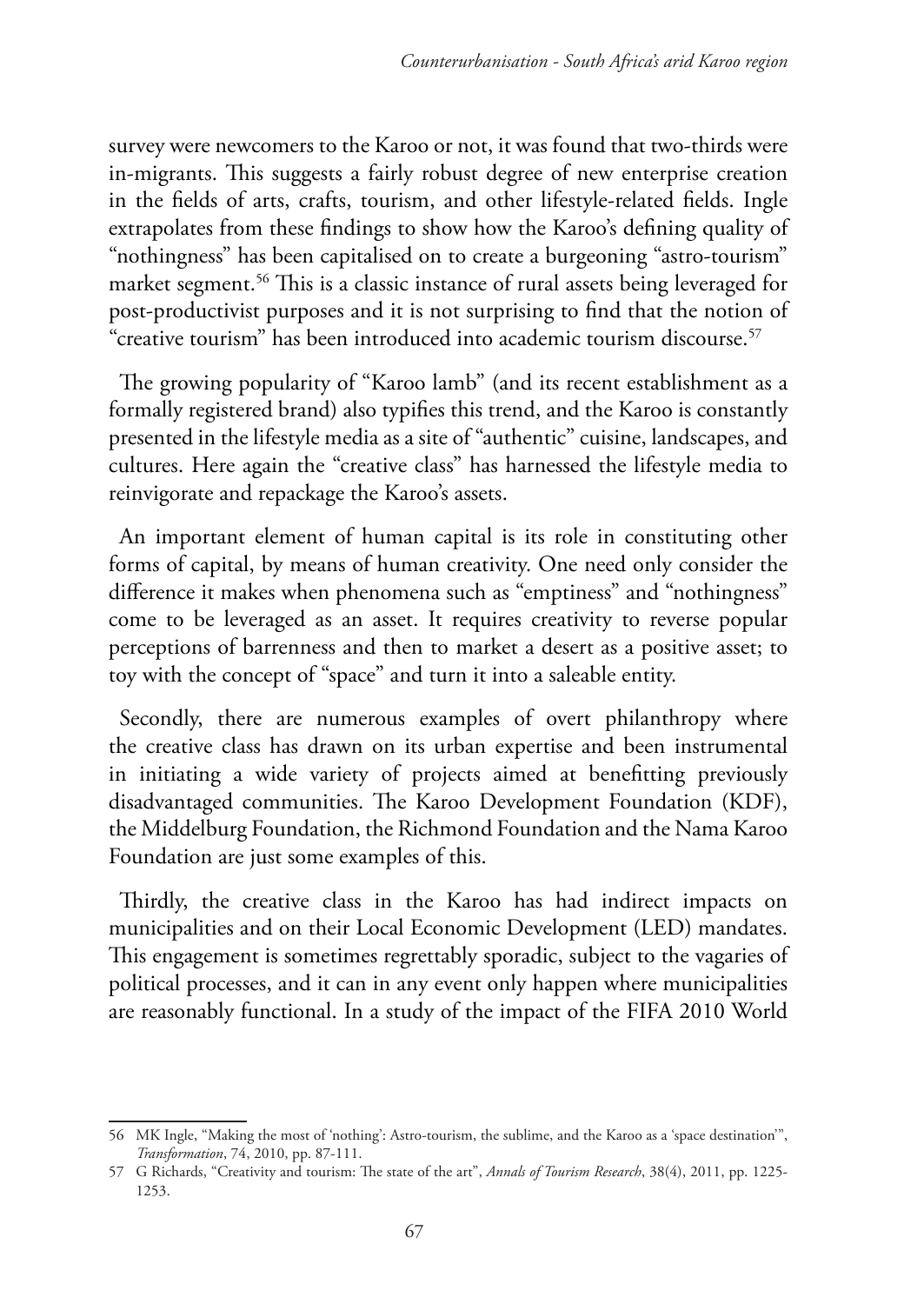Cup on a range of small Karoo towns, Atkinson<sup>58</sup> cites several instances of constructive engagement between municipalities and a new cohort of city residents who have moved to the Karoo, to promote tourism effectively.

Fourth, the creative class typically functions as a champion for the protection of ecosystems and cultural heritage both of which are vital for tourism's sustainability. Because it is so articulate (and vocal), it serves to keep the importance of "seldom acknowledged" ecosystem services<sup>59</sup> firmly in the public eye via the national media, the lifestyle media, a variety of scholarly outlets, and the internet.<sup>60</sup> In this way, it can be inferred that the advocacy function which is such a mark of the social capital of the "creative class" has beneficial collateral impacts for less articulate constituencies.

The poor usually bear a disproportionately heavy burden of the negative externalities caused by environmental mismanagement.<sup>61</sup> It follows from this that the preservation of the environment can confer important benefits on the poor. Shackleton et al. demonstrate the often underestimated importance of ecosystem factors such as soil fertility, water resources, eco-tourism, biodiversity, and a range of "cultural services" for the spiritual and material wellbeing of the poor.<sup>62</sup>

The creative class is also involved in a never-ending tussle with telecommunications providers to provide better connectivity and greater bandwidth, and this is of course a public good which can benefit the economy and all sectors of the community.

<sup>58</sup> D Atkinson, "Getting the chemistry right: The impact of the FIFA 2010 World Cup on Karoo towns", R Donaldson & L Marais, (eds.), *Small town geographies in Africa* (New York, Nova Publishers, 2012), pp. 233- 250.

<sup>59</sup> CM Shackleton, SE Shackleton, J Gambiza, E Nel, K Rowntree, P Urquhart, C Fabricius & A Ainslie, *Livelihoods and vulnerability in the arid and semi-arid lands of southern Africa* (New York, Nova Publishers, 2010), p. 124.

<sup>60</sup> See for example J du Toit & H Dugmore, "The battle for the Karoo", *Country Life*, May 2011, pp. 30-35; SJ Milton & WRJ Dean, "The basis for sustainable business in the Karoo: Bringing ecological and economic issues together", *Journal for Development Support*, 2, 2010, pp. 58-66; D Atkinson, "Fracking' fiasco exposes SA's fractured planning system", 2011 (available at: http://www.businessday.co.za/articles/Content.aspx?id=133655, as accessed on 8 February 2012); Karoo Space, 2013 (available at http://karoospace.co.za, as accessed on 18 February 2013); Treasure Karoo Action Group, 2013, (available at: http://www.treasurethekaroo.co.za, as accessed on 18 February 2013).

<sup>61</sup> ES van Eeden, "Theorizing the way forward regarding transdisciplinary research on environmental crises in small towns"; R Donaldson & L Marais (eds.), *Small town geographies in Africa* (New York, Nova Publishers, 2012), p. 84.

<sup>62</sup> CM Shackleton, SE Shackleton, J Gambiza, E Nel, K Rowntree, P Urquhart, C Fabricius & A Ainslie, *Livelihoods and vulnerability …*, p. 124.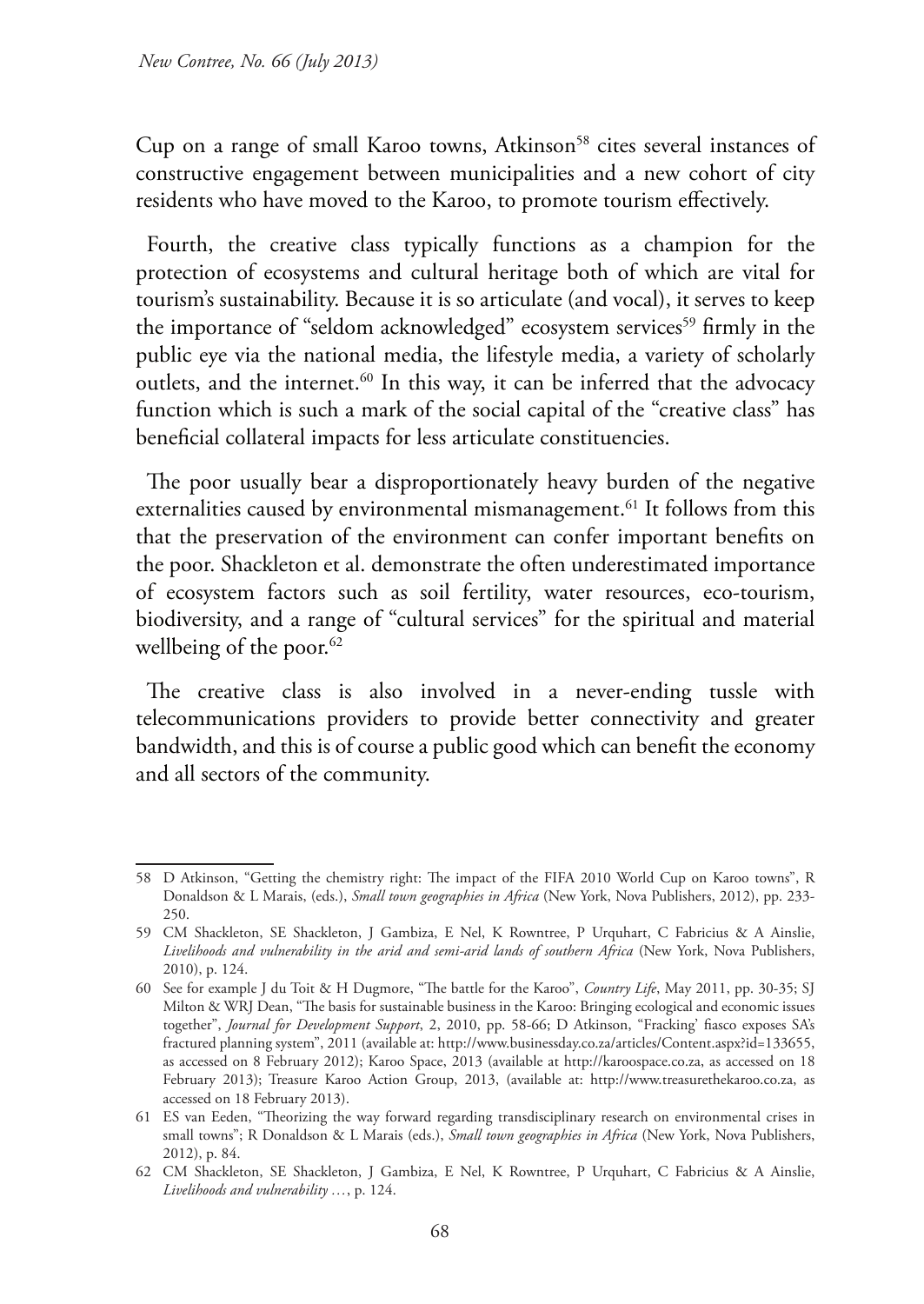# **Conclusion**

The compression of time and space, entailed by the accelerated pace of innovation in the telecommunications arena, has had a profound effect on the agricultural sector in the developed world. Changing employment and outsourcing practices have also meant that the traditionally rigid distinction between the workplace and the home has become blurred with increasing numbers of freelance individuals able to generate an income from wherever they might be located just as long as there is telecommunications connectivity.

The space/time compression has also had the effect of speeding up life in the urban "fast lane" where growing personal affluence has also resulted in an exponential surge in the number of vehicles on the streets with all the associated stress that traffic gridlock entails. This inexorable acceleration in the pace of living has stimulated backlashes such as the Slow Food Movement and an increased interest in countryside lifestyles especially where these can be enjoyed without forfeiting "fast lane" incomes.

These factors have led to a form of reverse-migration ("counterurbanisation") from the urban to the rural especially where space/time compression has facilitated the ease with which mobile professionals can oscillate between the two spheres. This in turn has stimulated what has been theorised as the onset of the "post-productivist countryside".

In post-apartheid South Africa there has been a noticeable degree of counterurbanisation to the vast, desert Karoo region after several decades of neglect. These "semigrants", who answer to the description of a rural "creative class", embody elevated levels of human capital and professionalism. They also come accompanied by their social capital networks and connections – and this combination has led to the socio-economic revitalisation of a number of small towns which until fairly recently were economically moribund and in danger of imploding altogether. This development is in line with international trends and has been analysed here as the emergence of a post-productivist economy in South Africa's rural Karoo region.